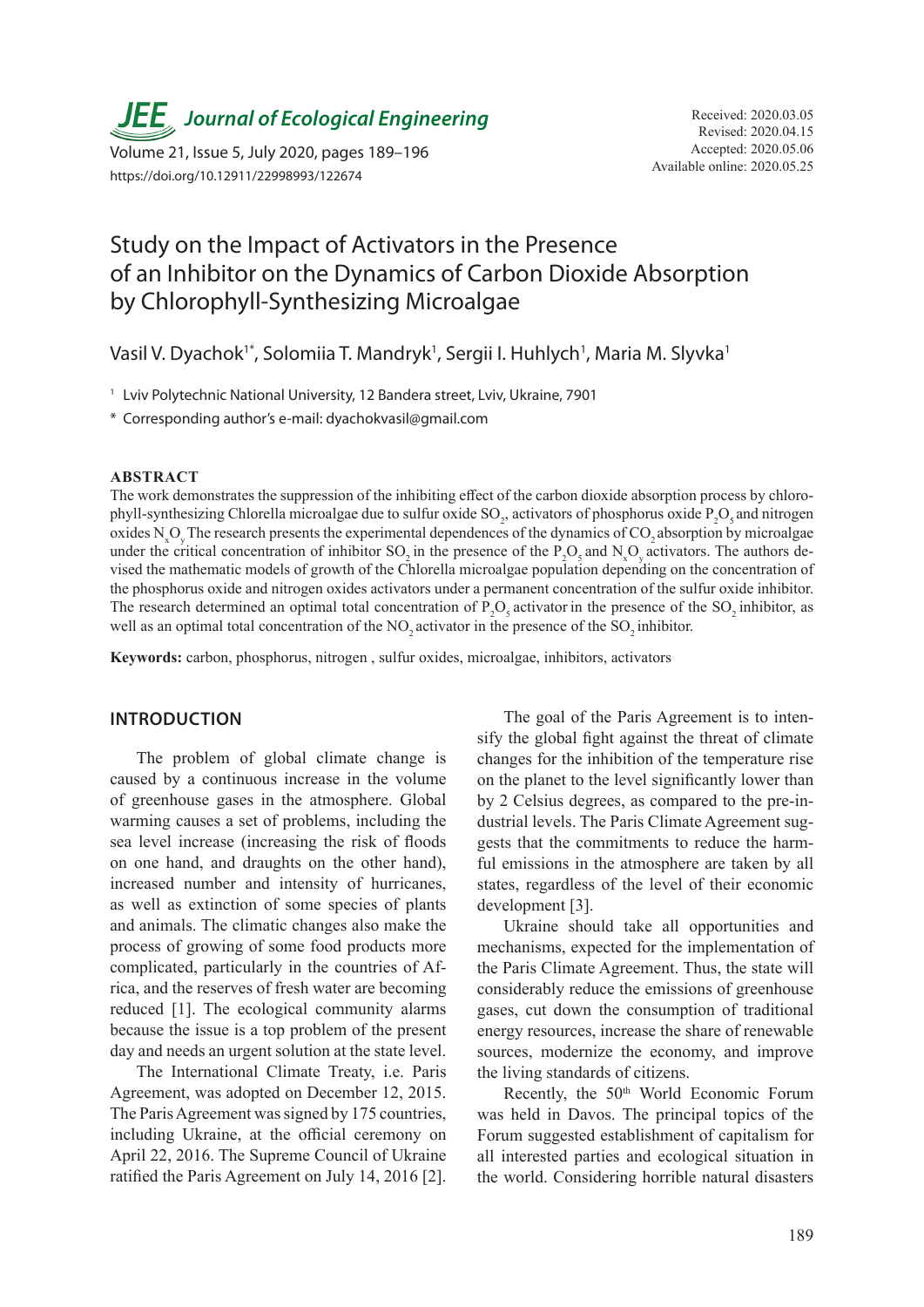of the last year, the issue of rapid climate changes and their consequences was much concerned. The climatic changes occur fast, and in the war, declared by people to the nature, the nature is hurt very severely [4].

A change of climate is so dangerous that the response to it does not require just a complex of measures, but also changes of the consumption model. The humanity is under the unprecedented threat due to contribution to the change of climate, pollution of nature, exhaustion of water resources, and extinction of numerous kinds of living organisms. Hence, it is necessary to reconcile the economic growth and natural capabilities.

The majority of the greenhouse gases are emitted by burning of fuel, particularly solid, liquid or gaseous. The main greenhouse gas, emitted in the atmosphere, is carbon dioxide  $CO<sub>2</sub>$ . Thus, the reduction of the  $CO<sub>2</sub>$  emissions is the main task of modern ecological community.

The process of fuel combustion produces byproduct greenhouse gases like phosphorus oxide  $(P_2O_5)$ , nitrogen oxides  $(N_xO_y)$ , sulfur oxide  $(SO_2)$ and others. Under the real conditions, there is no an individual effect of the components, which influence the process of carbon dioxide absorption. Thus, it is important to study the total impact of combustion products, particularly phosphorus oxide ( $P_2O_5$ ), nitrogen oxides ( $N_xO_y$ ) and sulfur oxide  $(SO_2)$ , on the speed of carbon dioxide absorption on the example of the chlorophyll-synthesizing Chlorella microalgae.

The biological fixation of  $CO<sub>2</sub>$  by means of the chlorophyll-synthesizing Chlorella microalgae is considered as a potential tactics not only to reduce the emissions of carbon dioxide, but also to obtain the biomass of the microalgae with a high share of lipids (source of regenerative energy). Inclusion of  $CO<sub>2</sub>$  in the components of energy reserve in biomass, such as carbohydrates and lipids, which is based on photosynthesis and fixation of  $CO<sub>2</sub>$ , is the most prospective way to capture the carbon dioxide of the gas emissions [5].

An individual impact of sulfur oxide  $(SO_2)$ , as an inhibitor, as well as phosphorus oxide  $(P_2O_5)$ and nitrogen oxides  $(N_xO_y)$ , as activators, on the speed of carbon dioxide  $(CO_2)$  absorption is described in the works [6,7,8,11]. These publications contain little information about the simultaneous impact of SO<sub>2</sub>,  $P_2O_5$  and N<sub>x</sub>O<sub>y</sub> on the efficiency of  $CO_2$  absorption. Thus, it is important to study the total impact of the  $SO_2$  inhibitor as well as the  $P_2O_5$  and  $N_xO_y$  activators on the dynamics of the carbon dioxide  $CO<sub>2</sub>$  absorption by the chlorophyll-synthesizing Chlorella microalgae.

The aim of the work was to determine an optimal correlation of concentration of the SO<sub>2</sub> inhibitor and  $P_2O_5$  activator as well as the  $SO_2$  inhibitor and  $N_xO_y$  activator, which secures the most efficient absorption of carbon dioxide by the chlorophyll-synthesizing microalgae of Chlorella type.

#### **METHODS**

All processes in the nature happen in exclusively fermentative way. Thus, the transformation of pollutants inside a cell of microalgae happens under the effect of ferments. Ferments are the catalysts, the activity of which can be regulated. Most ferments can be bound by small molecules, which are called modifying factors (effectors) and can change the fermentative activity. They include inhibitors, i.e. compounds, which stagnate the activity of the ferment, and activators, i.e. compounds, which accelerate the fermentative activity. Thus, the results of the inhibitors' effect is called inhibiting, whereas the one of activators is called activation [9]. In the current case, the activators of the carbon dioxide  $(CO_2)$ absorption process by chlorophyll-synthesizing microalgae are represented by phosphorus oxide  $(P_2O_5)$  and nitrogen oxides  $(N_xO_y)$ , whereas sulfur oxide  $(SO_2)$  is the inhibitor –. In nature, inhibiting and activation of ferments and fermentative systems provide an important way to regulate metabolism and accommodation to the environmental conditions.

The simplest scheme of impact of some agent *R* on the fermentative transformation of the substrate  $S$  into the product  $P$  suggests the inverse interaction of that substance with the ferment or the ferment-substrate complex:

$$
E + S \underset{K_S}{\leftrightarrow} ES \xrightarrow{R_S} E + P
$$
  
+ +  
R R  
R R  

$$
\uparrow \downarrow K_R \uparrow \downarrow aK_R
$$
  

$$
ER + S \underset{\alpha H_S}{\leftrightarrow} RES \xrightarrow{\beta R_S} ER + P
$$
  
(1)

 $K<sub>e</sub>$  and  $K<sub>p</sub>$  stand for the constants of unstable complexes of a ferment with a substrate and with a substance *R*. The general thermodynamic suggestions confirm that for a closed system of balances (1) of the constant of unstability of a triple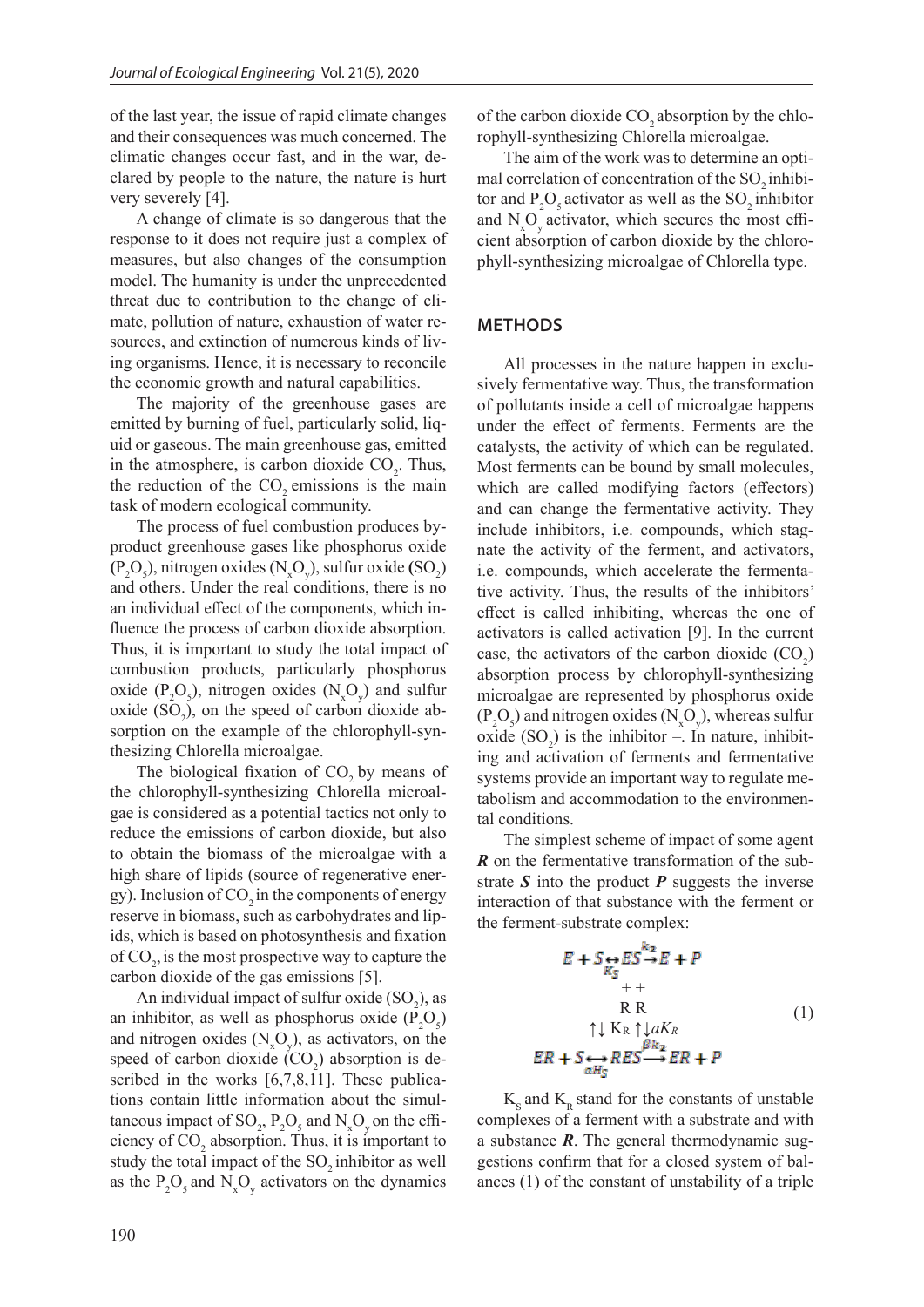complex *RES* during its breaking by two possible directions, should differ from the constant of unstability of the corresponding double ones by the same number of times that is considered by the coefficient *a*. If breaking of the ferment-substrate complex with formation of a product happens with the constant of speed  $k_2$ , the triple complex can be transformed with production of the same product with another constant of speed  $βk_2$ . The value  $\beta$  determines the influence of the added substance: under *β*>1, it accelerates the reaction and is called an activator (A); under *β*<1 , the reaction is slowed and the supplement is called an inhibitor (I), whereas in the case when  $\beta=0$ , it is called total inhibiting. The cases of simultaneous effects of inhibitors and activators in one system are ambiguously described in literature. However, such cases are common in practice.

#### **RESULTS AND DISCUSSION**

In order to study the influence of activation and inhibiting on the process of carbon dioxide absorption, the authors used the Chlorella vulgaris microalgae. They were cultivated over 11 days in six photobioreactors of 1 dm<sup>3</sup> volume. The cells of microalgae obtain the nutrient materials, i.e. carbon dioxide and elements of mineral nutrition, directly from the liquid environment, absorbing them by their surface. While conducting the research, the temperature was supported about  $t = 30^{\circ}$ C to reach the maximum favorable conditions of cultivation. The  $P_2O_5$ , N<sub>x</sub>O<sub>y</sub> and SO<sub>2</sub> oxides are absorbed by microalgae in the form of  $H_2PO_4^-$ ;  $HSO_3^-$  anions and thus, their influence on the growth of the chlorophyll-synthesizing microalgae was studied under different values of concentration of activators and permanent concentration of an inhibitor. The value of critical concentration of the inhibitor was determined experimentally and presented in the paper [6].

In order to study the impact of the activator of phosphorus oxide  $(P_2O_5)$  in the presence of the sulfur oxide  $(SO_2)$  inhibitor, the researchers added only the  $HSO_3^-$  anion at the concentration of 1000 mg/m3 in the first photobioreactor in order to confirm that sulfur oxide was the growth inhibitor of the chlorophyll-synthesizing Chlorella microalgae. In the second photobioreactor and all others, the  $HSO_3^-$  anion was added at the concentration of 1000 mg/m<sup>3</sup>, whereas the  $H_2PO_4^-$  anion at the concentration of  $0.0035$  mg/m<sup>3</sup>; in the third  $-0.005$  mg/m<sup>3</sup>; in the fourth  $-0.01$  mg/m<sup>3</sup>; and in the fifth  $-0.02$  mg/m<sup>3</sup>. The same amount of the  $HSO_3^-$  anion and different amounts of the  $H_2PO_4^$ anion were added to all samples, and the control solution, which did not contain any added anion in the process of the research.

In order to examine the influence of the nitrogen oxide  $(N_xO_y)$  activator in the presence of the sulfur oxide  $(SO_2)$  inhibitor, the researchers added only the  $HSO_3^-$  anion at the concentration of  $1000 \text{ mg/m}^3$  in the first photobioreactor. In the second photobioreactor and all others, the  $HSO_3^-$  anion was added at the concentration of 1000 mg/m<sup>3</sup> and the  $NO_3^-$  anion at the concentration of 8.6 mg/m<sup>3</sup>; in the third – 17.2 mg/m<sup>3</sup>; in the fourth  $-25.8$  mg/m<sup>3</sup>; and in the fifth  $-$ 34.4 mg/m<sup>3</sup>. Thus, the same amount of the  $HSO_3^$ anion and different amounts of the  $NO_3^-$  anion were added to all samples.

Under such conditions, the biomass growth of the chlorophyll-synthesizing microalgae was determined by means of the photocolorimetric method with application of blue light filter according to the Beer–Lambert–Bouguer law. As the optical density is proportional to concentration, the obtained experimental data of the microalgae biomass accumulation, depending on the time, correspond to the values of optical densities within the total studied concentration of  $H_2PO_4^$ and  $HSO_3^-$ ;  $NO_3^-$  and  $HSO_3^-$ .

While processing the experimental data, the authors obtained the graphical dependences, illustrating the change of microalgae concentration in time under a permanent concentration of the inhibitor and different values of activators concentration in the solution under its single input (Fig. 1, 2).

The obtained data confirm that the  $HSO_3^$ anion is the inhibitor of the microalgae growth process that is demonstrated by the diagram. The first sample, as compared to the control and other samples, demonstrates a definite fall. While analyzing the data (Fig. 1), it is worth noting that an increase in the concentration of microalgae cells significantly depends on the concentration of the anion  $(H_2PO_4^-)$ , which acts an activator of the process of carbon dioxide absorption. The samples 2–4 demonstrate that the anion  $(H_2PO_4^-)$ activates the effect of the inhibitor  $HSO_3^-$  and accompanies the process of microalgae growth. In the variant of the fifth sample, one can see that the added concentration of the  $H_2PO_4^-$  anion has a destructing effect on the growth and thus, microalgae die.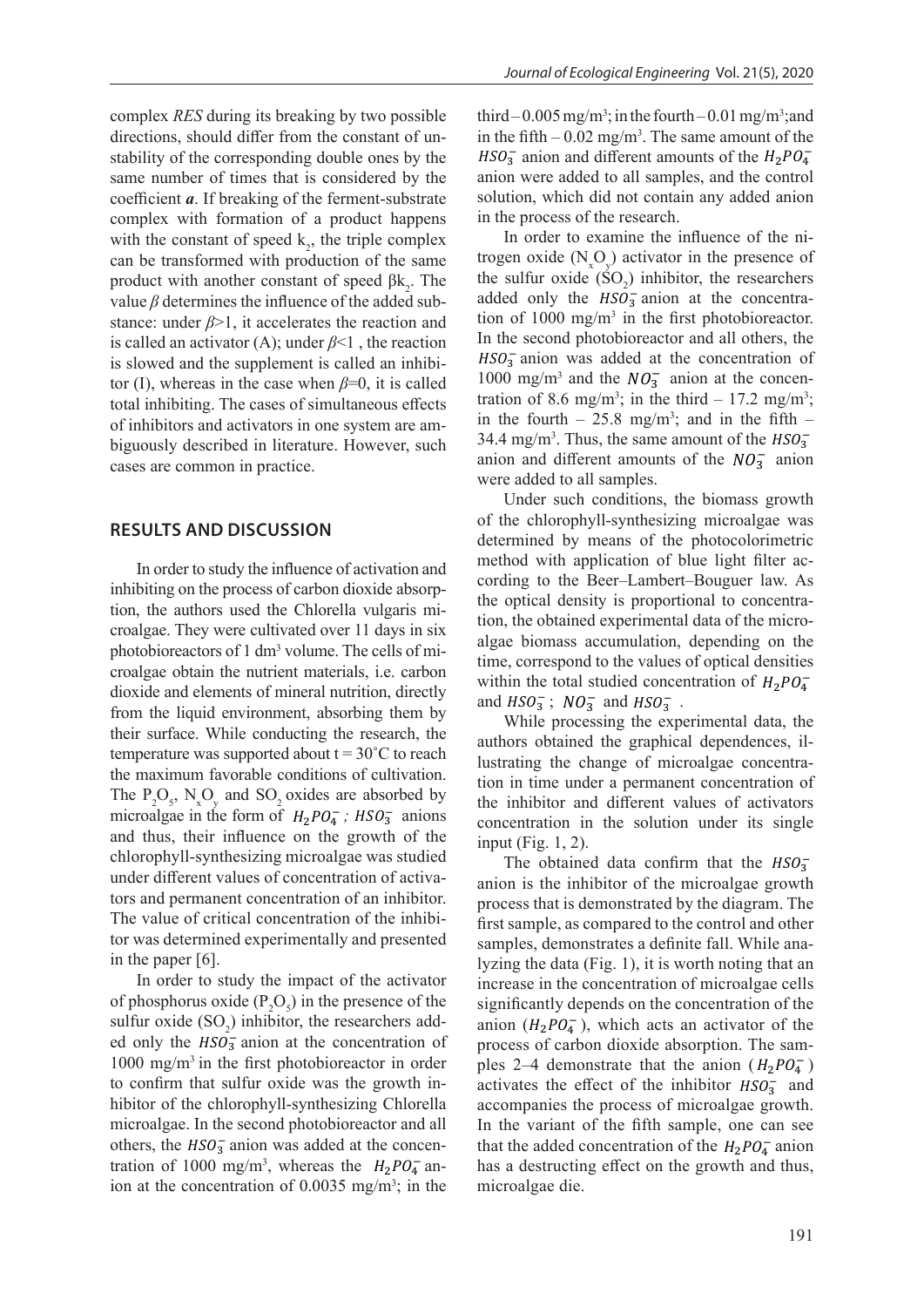

**Fig. 1**. Dependence of the change of concentration of microalgae cells in time under the corresponding concentrations of the  $HSO_3^-$  anion and the  $H_2PO_4^-$  anion



**Fig. 2**. Dependence of the change of concentration of microalgae cells in time under the corresponding values of the content of  $HSO_3^-$  and  $NO_3^-$ 

The further analysis of the data (Fig. 2) secures the similar conclusion that an increase of the microalgae cells concentration significantly depends on the concentration of nitrogen oxide  $(NO_3^-)$ , and that fact suggests that the anion  $(NO<sub>3</sub><sup>-</sup>)$  acts as an activator of the process of carbon dioxide absorption. The samples 2–5 demonstrate that the anion  $(NO_3^-)$  activates the effect of the inhibitor  $(HSO_3^-)$  and it is accompanied by the growth of microalgae.

The crucial parameter, which characterizes the growth of microalgae  $\delta_{\mu}$ , is the specific speed of growth:

$$
\delta_k = \delta C/C \cdot \delta t \tag{2}
$$

where:  $C -$  is concentration of microalgae, *δµ* – the specific speed of growth or the coefficient of specific growth  $(c^{-1})$ .

The growth factor can be calculated by the equation:

$$
\delta C/\delta t = \mu \cdot C \tag{3}
$$

According to the equation, the growth factor  $\mu$  features a relative growth of the microalgae density per time unit. If *δµ* stays unchanged during a definite period, such growth is called exponential, and the corresponding period of time is called an exponential phase of growth.

Having integrated the equation (3), the constant of the integrating is found in case of availability of the primary density of the cells of microalgae  $C<sub>0</sub>$  at the starting moment of time  $t=0$ .

$$
C = C_0 \exp(\mu t) \tag{4}
$$

In turn, the logarithmic dependence of the concentration of microalgae cells on time in the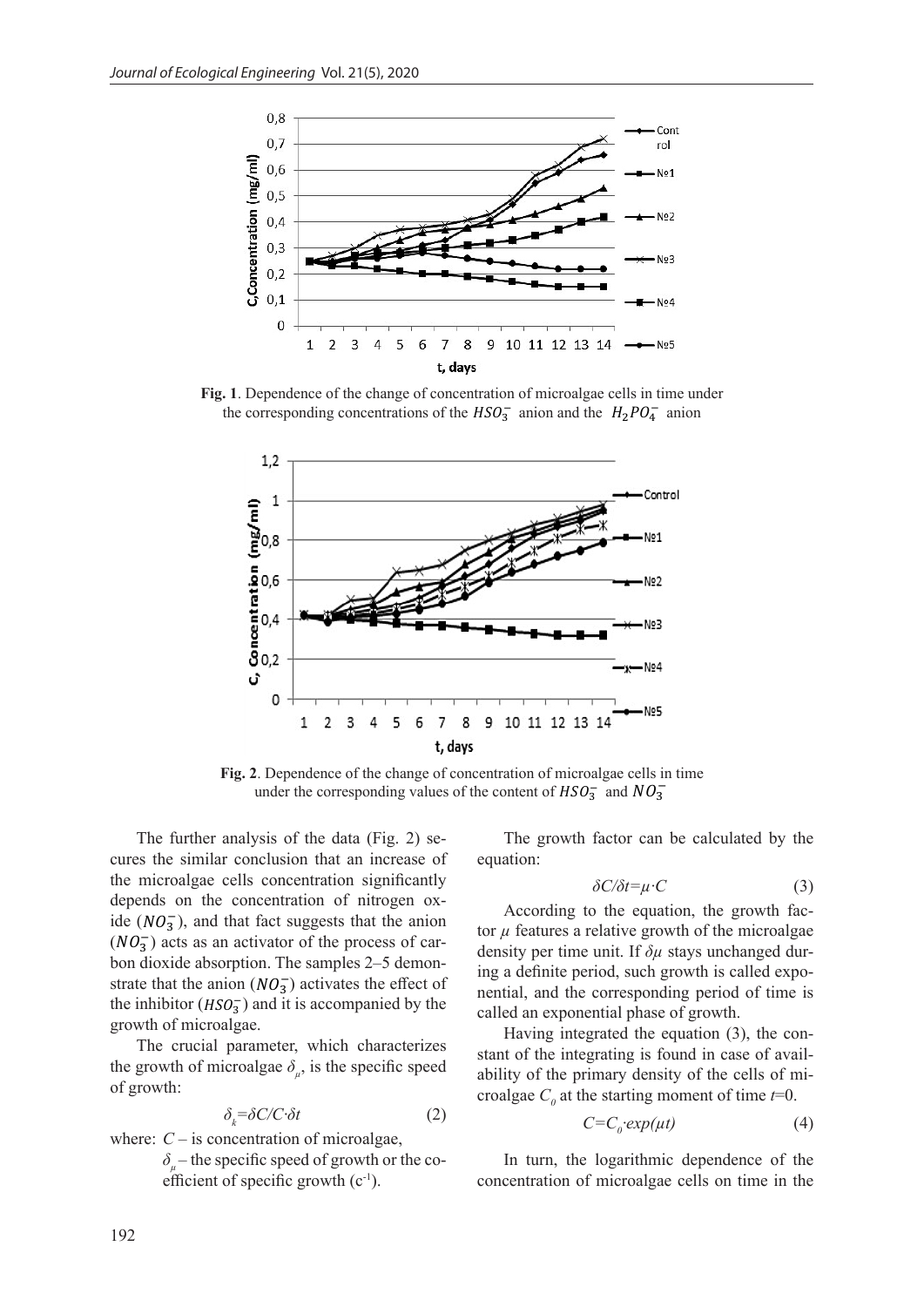period of exponential growth is a linear dependence, which provides the opportunity to determine the growth factor  $\mu$  as a tangent of the slope angle of the experimental right line. Thus, inserting the experimental data in the equation (4), the authors have obtained the dependences  $Ln(C/C<sub>o</sub>) = f(t)$ , which are depicted at the Figure 3; 4 in the variant when phosphorus oxide acts as an activator.

Using the obtained results, the authors determined the growth factor  $\mu$  as a tangent of the slope angle of experimental right lines at the figures (Fig. 3; Fig. 4). In the control container, an increase in the growth of the microalgae biomass can be observed. Thus, the value of the coefficient of growth is positive, i.e.  $\mu = 0.1606$  c<sup>-1</sup> (Fig. 3). The values of the growth factor  $\mu$  under the corresponding concentrations of the  $H_2PO_4^$ anions and permanent concentration of  $HSO_3^-$ , are presented in Table 1. The samples 2–4 demonstrate an increase in the growth of the microalgae biomass and thus, the value of the growth factor is positive. In the case of the first sample, when only the inhibitor  $HSO_3^-$  is added, and in the variant of the fifth sample, when a fatal concentration of the  $H_2PO_4^-$  anions is added, a reduction in the growth of microalgae biomass can be observed and thus, the value of the growth factor  $\mu$  is negative. In the case of nitrogen oxides, the authors obtained the dependences, depicted in Figures 5 and 6.

According to the obtained graphical dependences (Fig. 5; Fig. 6), the authors determined the growth factor  $\mu$  as a tangent of the slope angle of experimental rights lines. In the control container,



**Fig. 3**. Dependence of a change of the logarithm of cells concentration in microalgae suspension on time (control)



**Fig. 4**. Dependence of a change of the logarithm of cells concentration in microalgae suspension on time (under the corresponding concentrations of the  $H_2PO_4^-$  activator and the per  $HSO_3^-$  permanent inhibitor)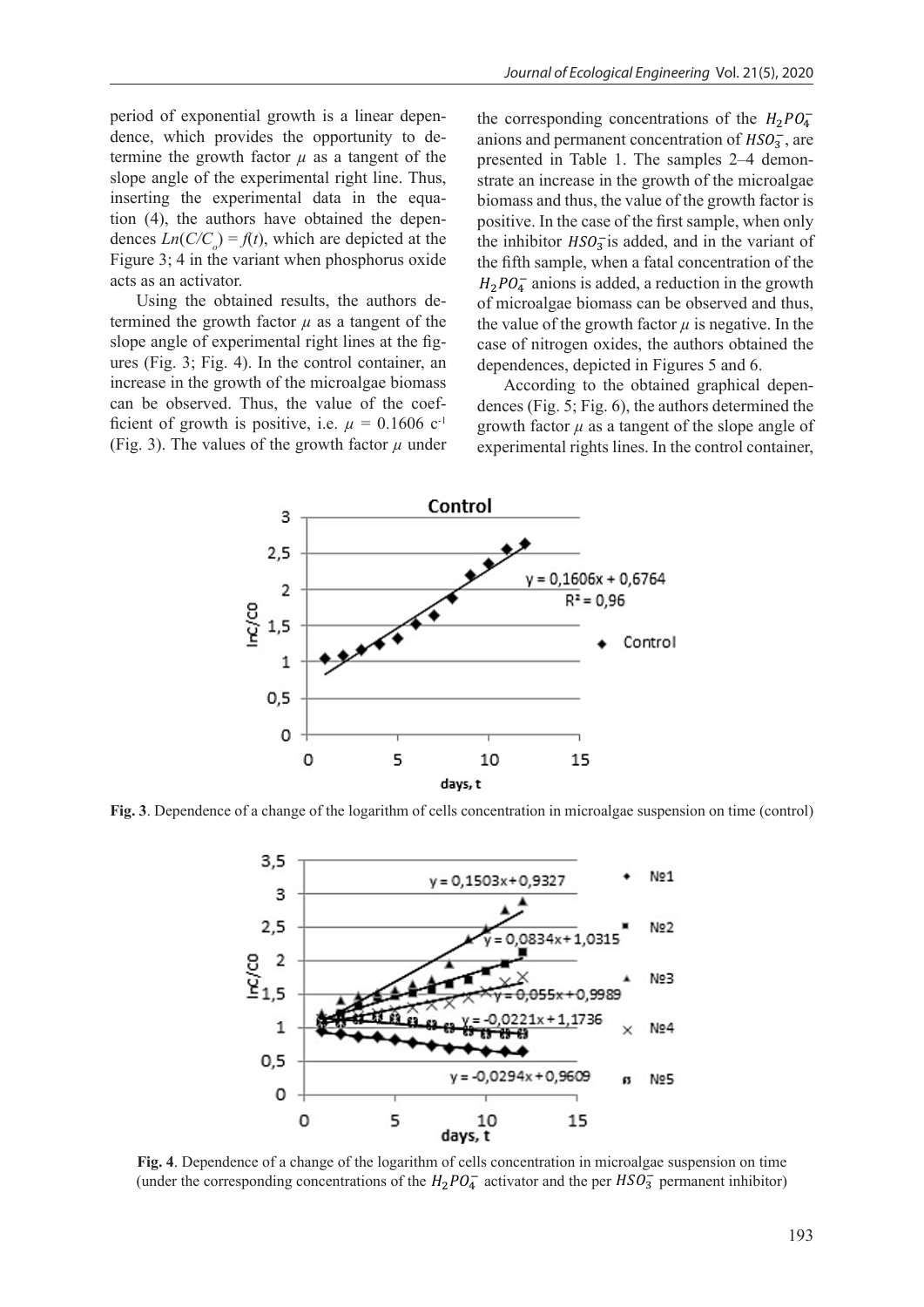| Sample       | Growth factor $\mu$ c <sup>-1</sup> | Concentration $HSO_3^-$ mg/m <sup>3</sup> | Concentration $H_2PO_{4}^-$ mg/m <sup>3</sup> |
|--------------|-------------------------------------|-------------------------------------------|-----------------------------------------------|
| Control      | 0.1606                              |                                           | $\overline{\phantom{0}}$                      |
| Sample No. 1 | $-0.0294$                           | 1000                                      | $\overline{\phantom{0}}$                      |
| Sample No. 2 | 0.0834                              | 1000                                      | 0.0035                                        |
| Sample No. 3 | 0.1503                              | 1000                                      | 0.005                                         |
| Sample No. 4 | 0.055                               | 1000                                      | 0.01                                          |
| Sample No. 5 | $-0.0221$                           | 1000                                      | 0.02                                          |

**Table 1.** Values of the growth factor  $\mu$  under the corresponding concentrations of the  $H_2PO_4^-$  and  $HSO_3^-$  anions

the (natural) process of increased growth of microalgae biomass is common and thus, the value of the growth factor is positive, i.e.  $\mu = 0.1234$  c<sup>-1</sup> (Fig. 5). The values of the growth factor  $\mu$ , under the permanent concentration of the  $HSO_3^-$  inhibitor and different concentration of the  $NO_3^-$  activator, are presented in Table 2. In the samples 2–5, the dynamics of growth of microalgae biomass is positive, and the value of the coefficient  $\mu$  is positive. In the case of the first sample, under the conditions of the inhibitor presence, when only the  $HSO_3^-$  anion is added, a negative dynamics of



**Fig. 5**. Dependence of a change of the logarithm of cells concentration in microalgae suspension on time (control)



**Fig. 6**. Dependence of a change of the logarithm of cells concentration in microalgae suspension on time (under the corresponding values of concentrations of the  $NO_3^-$  activator and the  $HSO_3^-$  permanent inhibitor)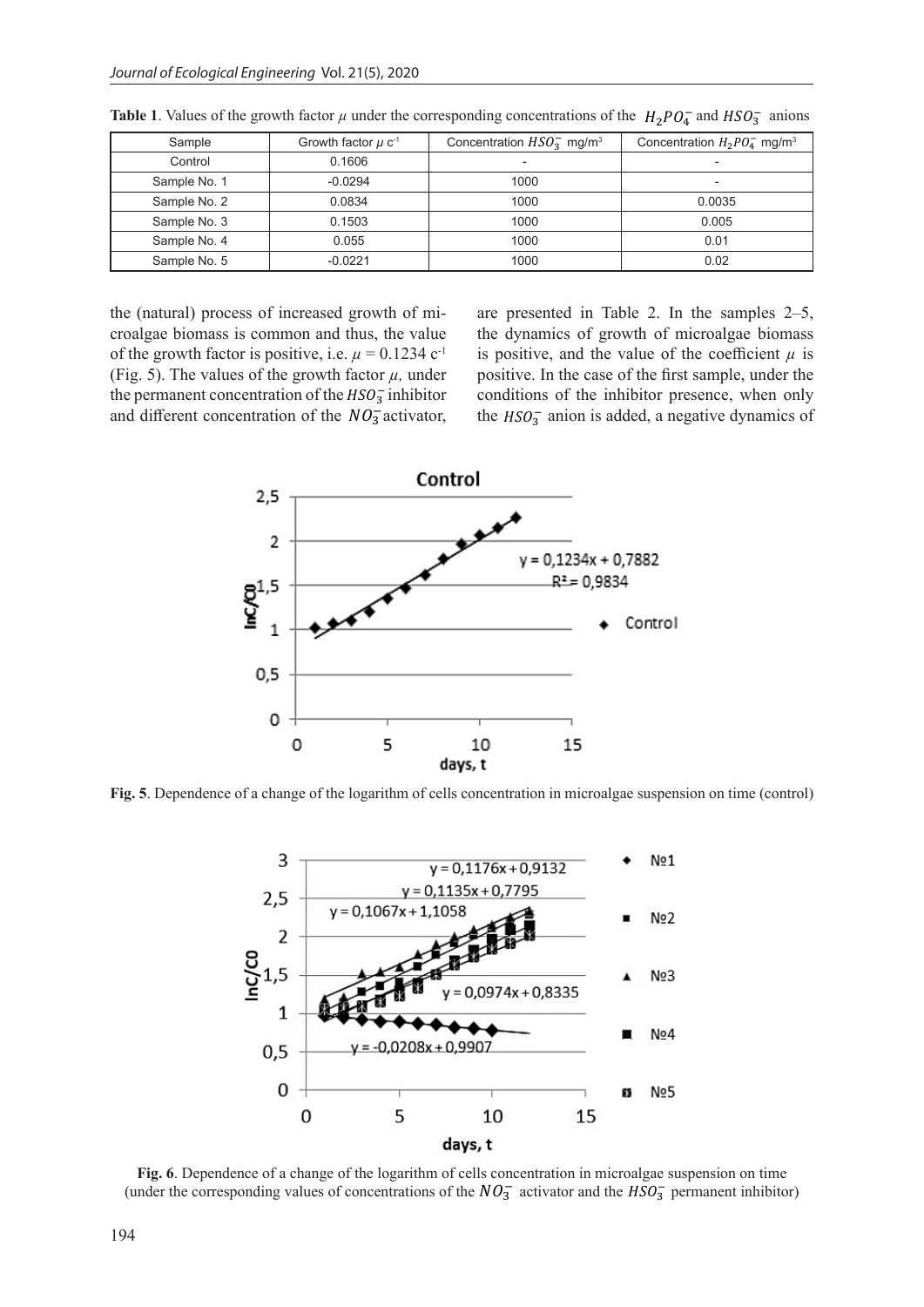microalgae biomass growth is observed, and the corresponding value of the factor  $\mu$  is negative.

The mathematical model, which describes the dynamics of growth of microalgae and thus, the dynamics of the carbon dioxide  $CO<sub>2</sub>$  absorption looks like:

$$
\begin{cases}\n\frac{dC}{dx} = \mu_1 C - \mu_2 C \\
\frac{dC}{dx} = \mu_1 C; \\
x = 0, C = C_o;\n\end{cases}
$$
\n(5)

where:  $x -$  is concentration of activators  $(H_2PO_4^-); NO_3^-$  in the presence of the inhibitor  $(HSO_3^-);$ 

*C* – is concentration of microalgae in the suspension.

The solution of the presented model has some analytical expressions. One of them helps in calculating the optimal concentration of the activator in the presence of the inhibitor under its permanent concentration and known values of the growth factors µ;

$$
x_{max} = \frac{\ln \mu_2 - \ln \mu_1}{(\mu_1 + \mu_2)}\tag{6}
$$

Using the data of mathematical processing of the experimental research results on the microalgae growth, the authors found the coefficients  $\mu$ , and  $\mu$ , After inserting the obtained values into the solution of the mathematical model of the equation (1.14), it is possible to calculate an optimal value of the concentration of the phosphorus oxide  $H_2PO_4^-$  activator in the presence of the sulfur oxide  $HSO_3^-$  inhibitor, under which the process of carbon dioxide absorption is the most efficient.

$$
x_{max} = \frac{\ln \mu_2 - \ln \mu_1}{(\mu_1 + \mu_2)} =
$$
  

$$
\frac{\ln(-0.0221) - \ln 0.0962}{(0.0962 - 0.0221)} =
$$
  
= 0.0067  $\frac{\text{MT}}{\text{M3}}$ ; (7)

The solution of the mathematic model confirms that the maximum growth of the microalgae concentration is achieved under the concentration of the  $H_2 P O_4^-$  anion  $\approx 0.0067$  mg/m<sup>3</sup> in the presence of the  $HSO_3^-$  anion.

Similarly, it is possible to calculate the optimal concentration of the  $NO_3^-$  anion in the presence of  $HSO_3^-$ , under which the process of carbon dioxide absorption is the most efficient.

$$
x_{max} = \frac{\ln \mu_2 - \ln \mu_1}{(\mu_1 + \mu_2)} =
$$
  
= 
$$
\frac{\ln(-0.0208) - \ln 0.1088}{(0.1088 - 0.0208)} =
$$
  
= 18.795  $\frac{\text{MT}}{\text{M}^3}$ ; (8)

The solution of the equation (8) of the mathematical model argues that the dynamics of carbon dioxide absorption achieves its maximum under concentration of the  $NO_3^-$  activator ≈ 18.795 mg/m3 and the permanent value of concentration of  $HSO_3^-$ =1000 mg/m<sup>3</sup>.

It means that the mathematical model provides a rather precise description of the studied process, and its solution secures forecasting of the main parameters of the technology of the greenhouse gases absorption in the presence of the inhibitor, i.e. sulfur oxide  $SO<sub>2</sub>$  and activators, i.e. phosphorus oxide  $P_2O_5$  and nitrogen oxides  $N_xO_y$ .

| Sample       | Growth factor $\mu$ c <sup>-1</sup> | Concentration HSO, HSO,<br>mg/m <sup>3</sup> | Concentration NO <sub>T</sub> NO <sub>T</sub> mg/m <sup>3</sup> |
|--------------|-------------------------------------|----------------------------------------------|-----------------------------------------------------------------|
| Control      | 0.1234                              | $\overline{\phantom{0}}$                     |                                                                 |
| Sample No. 1 | $-0.0208$                           | 1000                                         | $\overline{\phantom{0}}$                                        |
| Sample No. 2 | 0.1176                              | 1000                                         | 8.6                                                             |
|              |                                     |                                              |                                                                 |
| Sample No. 3 | 0.1067                              | 1000                                         | 17.2                                                            |
| Sample No. 4 | 0.1135                              | 1000                                         | 25.8                                                            |
| Sample No. 5 | 0.0974                              | 1000                                         | 34.4                                                            |

**Table 2.** Values of the growth factor  $\mu$  under the corresponding concentrations of the  $NO_3^-$  and  $HSO_3^-$  anions